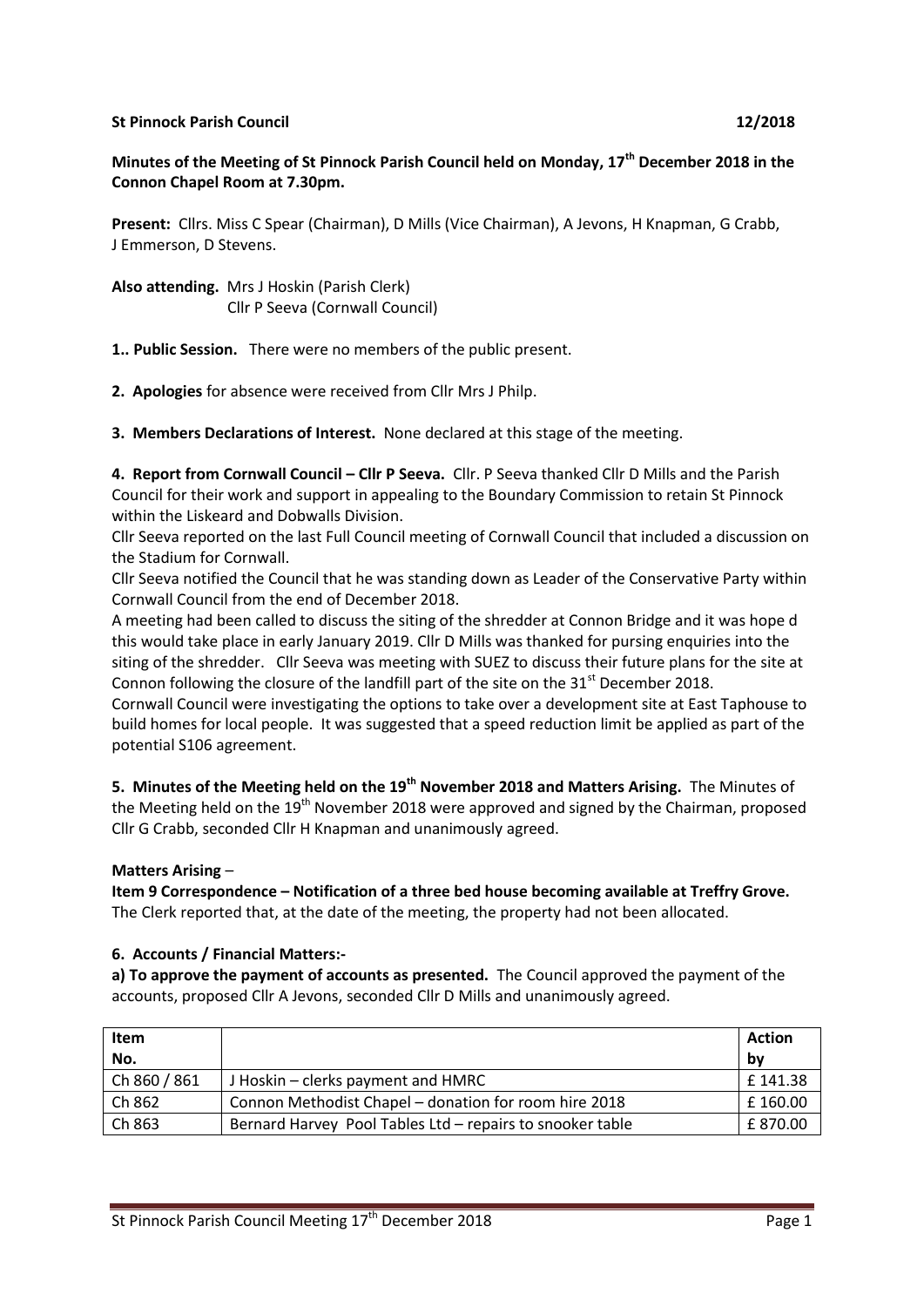The Clerk had received a letter from Mr Brian Jewell on behalf of the Trevelmond Snooker Club thanking the Parish Council for the contribution towards the recovering of the snooker table.

The Clerk notified the meeting that the annual donation for Connon Chapel for the room hire throughout the year was now due. It was proposed by Cllr D Mills, seconded by Cllr H Knapman and unanimously agreed to give £160 (one hundred and sixty pounds).

**b) To agree the precept for the 2019/2020 financial year.** Having looked at the current year's bank figures and the budget for 2019/2020 it was proposed by Cllr A Jevons, seconded by Cllr D Stevens and unanimously agreed that the precept of £10,000 (ten thousand pounds) be requested.

**7. Planning Applications – to report on the following applications and any further applications received between the publication of the agenda and the meeting.** There were no planning applications presented for consideration at this meeting.

# **8. Playing Field, East Taphouse – replace / repair rubber tile surfacing. Playing field sign.**

The Clerk reported that Schoolscapes would visit the playing field in January 2019 to look at the work required to the rubber surfacing (date to be confirmed). The Clerk also reported that Ocean Housing had spoken to their tenant and it had been agreed that the "playing field" sign could be put back onto their fence. The Chairman will collect the sign from the tenant and arrange for it to be fixed.

#### **9. Correspondence – report from Clerk.**

- o **Local Government Boundary Review –** Electoral Revie of Cornwall: Final Recommendations.
- o **Cornwall Association of Local Councils –** Training programme for January June 2019.
- o **Cornwall Association of Local Councils –** Annual conference on Saturday, 16th February 2019 at Truro, focusing on the Community Governance Review.

# **10. Highway Matters to be reported to Cormac.**

- $\circ$  The drains along the A390 / B3359 junction had been jetted but it appears that the blockage had not been cleared. Drains for the Hillside Estate also required cleaning.
- $\circ$  The drains at Lower Lane near the war memorial (road from Rosedene to Penfrane Farm) were also blocked and this had been reported online by Cllr D Mills.
- $\circ$  The drains that went through the hedges into the adjacent fields along the road from the A390 junction to Trevelmond needed to be unblocked, although the field level was higher than the road.
- o The width of the footpath at East Taphouse between Pendower House and Trago Lane had been reduced owing to the grass and vegetation growing out over the tarmac. (Reported before).

# **11. Parish Matters to discuss / report:**

- o **Liskeard Community Network Meeting – report if available.** No meetings held.
- o **Update on the provision of a Defibrillator for Trevelmond.** Cllr D Stevens reported that a representative from FLEET had met local residents and the wi-fi connection was being established. The defibrillator will be fitted in the old telephone kiosk where the electricity connection was available. Cllr P Seeva offered to help with the purchasing costs and asked the Council to submit an application to his 2019/2020 Community Chest Fund.
- o **Connon Bridge Landfill / transfer Station -27th November 2018 meeting report.** Also reported under Item 4 of this meeting. Cllr D Mills expressed his disappointment that SUEZ did not discuss their plans for the future of the site once it closed at the end of 2018. The Clerk had received the agenda for this meeting.